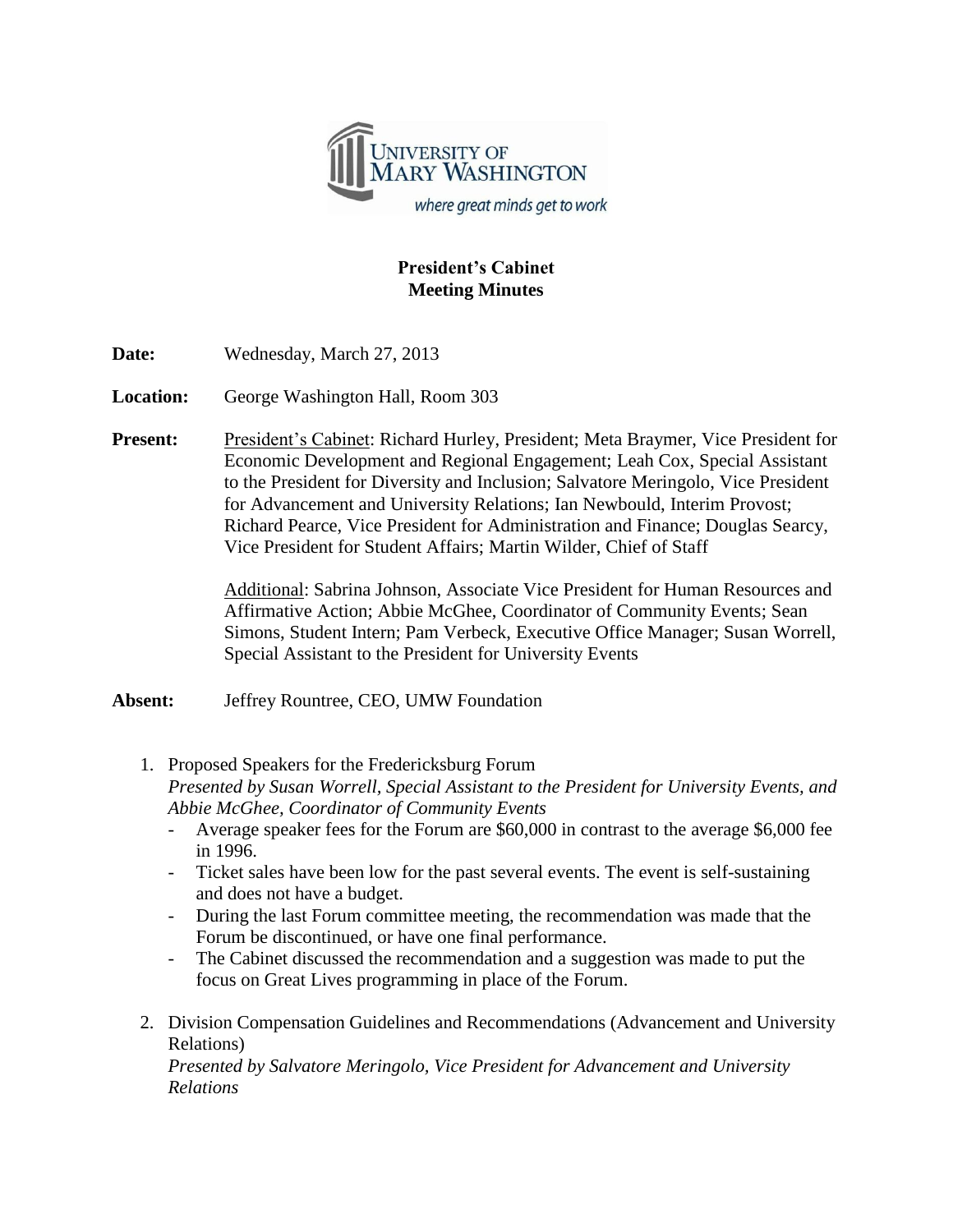- The "Cabinet Level Administration of A/P Pay Actions" was distributed and used as a basis for discussion of current requests for pay review in the Division of Advancement and University Relations as a result of current needs in that organization.
- This conversation was addressed because it would be beneficial to keep the Cabinet abreast of pay actions amongst divisions.
- 3. April Board of Visitors Meeting

*Presented by Martin Wilder, Chief of Staff*

- The agenda for the April 17-19, 2013 Board of Visitor's meeting was distributed and discussed.
- The Cabinet was encouraged to turn meeting materials in at least one week prior to the April Board of Visitors meeting.
- 4. President's Roundtable

*Presented by Martin Wilder*

- The President's Roundtable will meet on April 11, 2013. The agenda was distributed and discussed.
- All Cabinet members are invited.
- 5. Announcements:
	- Ian Newbould attended the morning open information session for the Strategic Allocation consultation and shared feedback from the audience. Sabrina Johnson, who was also present, reported that the flow of the work sessions went very well and that the members were positive, focusing on the best interest of the university.
	- Cabinet members are requested to attend the Parent Leadership Circle meeting on Saturday, April 13 to present updates. *Salvatore Meringolo*
	- The Multicultural Fair will be held on Saturday, April 13. The spring formal will take place on Saturday, April 20. *Douglas Searcy*
	- Interviews are taking place for a web designer. *Salvatore Meringolo*
	- Regional Economic Plan action steps for the next six months are in progress. There will be one large regional project. *Meta Braymer*
	- The James Farmer Post-doc position interviews have been completed. The chosen candidate will be announced soon. *Leah Cox*
	- President and Mrs. Hurley hosted a reception at Brompton for out-of-state high school guidance counselors last week, which was sponsored by the Office of Admissions.
	- Richard Pearce requested and received approval of the Ethics policy draft.